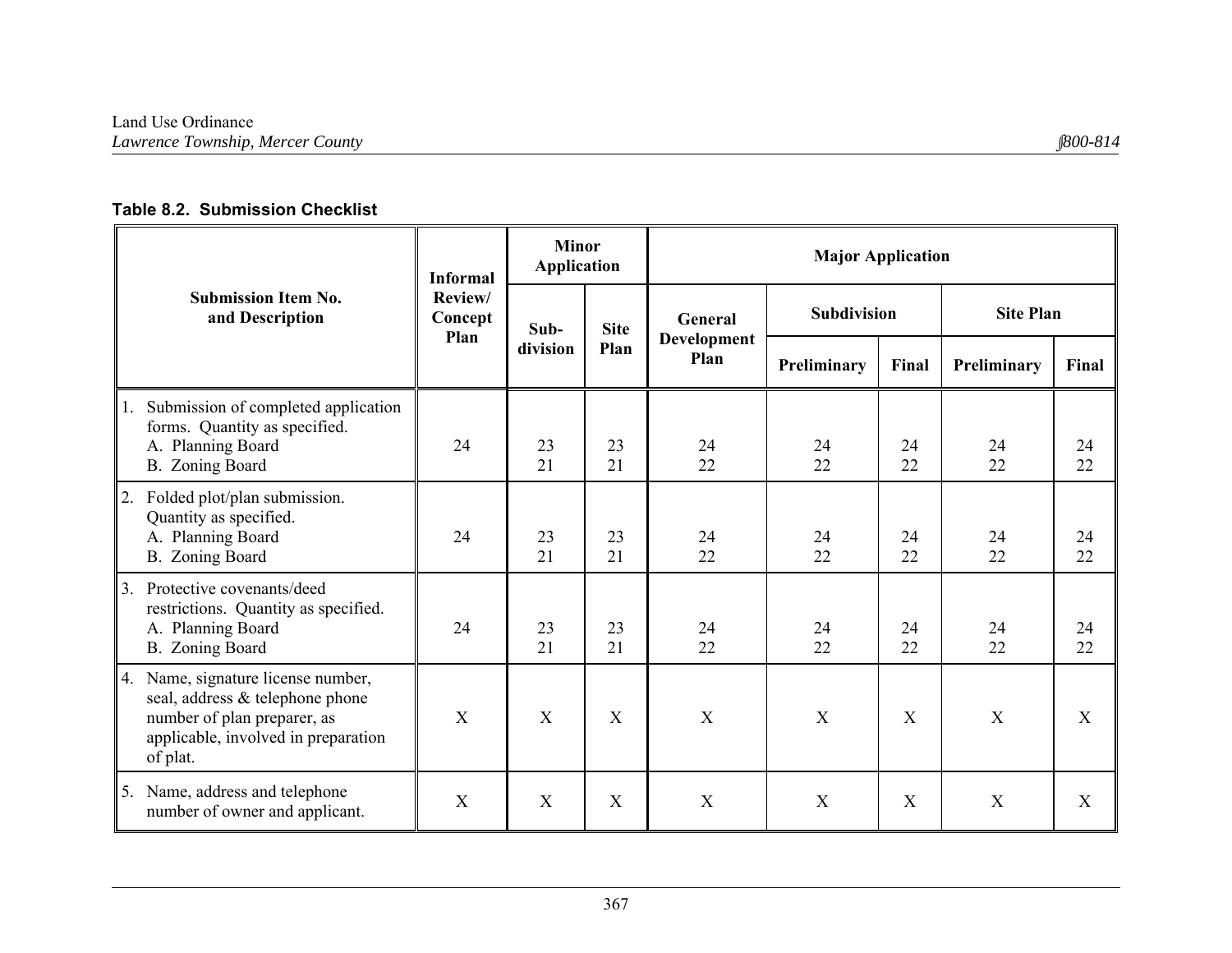|                                                                                                                                                                                            | <b>Informal</b>            | <b>Minor</b><br><b>Application</b> |             | <b>Major Application</b>  |                    |       |                  |                  |  |
|--------------------------------------------------------------------------------------------------------------------------------------------------------------------------------------------|----------------------------|------------------------------------|-------------|---------------------------|--------------------|-------|------------------|------------------|--|
| <b>Submission Item No.</b><br>and Description                                                                                                                                              | Review/<br>Concept<br>Plan | Sub-                               | <b>Site</b> | General                   | <b>Subdivision</b> |       | <b>Site Plan</b> |                  |  |
|                                                                                                                                                                                            |                            | division                           | Plan        | Development<br>Plan       | Preliminary        | Final | Preliminary      | Final            |  |
| Title block denoting type of<br>6.<br>application, tax map sheet number,<br>county, name of municipality, block<br>and lot, and street location.                                           | X                          | X                                  | X           | X                         | X                  | X     | X                | X                |  |
| A key may not smaller than $1"=1,000$<br>7.<br>feet showing location of tract with<br>reference to surrounding properties,<br>streets, municipal boundaries, zoning,<br>etc., within 500'. | X                          | X                                  | X           | $\boldsymbol{\mathrm{X}}$ | X                  | X     | X                | $\boldsymbol{X}$ |  |
| 8.<br>A schedule of required and provided<br>zone district(s) requirements<br>including lot area, width, depth, yard<br>setbacks, building coverage, open<br>space, parking, etc.          | X                          | X                                  | X           | $\boldsymbol{\mathrm{X}}$ | X                  | X     | X                | X                |  |
| Tract boundary - a heavy solid line.<br>9.                                                                                                                                                 | X                          | X                                  | X           | $\boldsymbol{\mathrm{X}}$ | X                  | X     | X                | X                |  |
| 10. North arrow, graphic scale and<br>written scale.                                                                                                                                       | X                          | X                                  | X           | X                         | X                  | X     | X                | X                |  |
| 11. Signature blocks for Chair,<br>Secretary, Administrative Officer and<br>Municipal Engineer.                                                                                            |                            | X                                  | X           | $\boldsymbol{\mathrm{X}}$ | X                  | X     | X                | X                |  |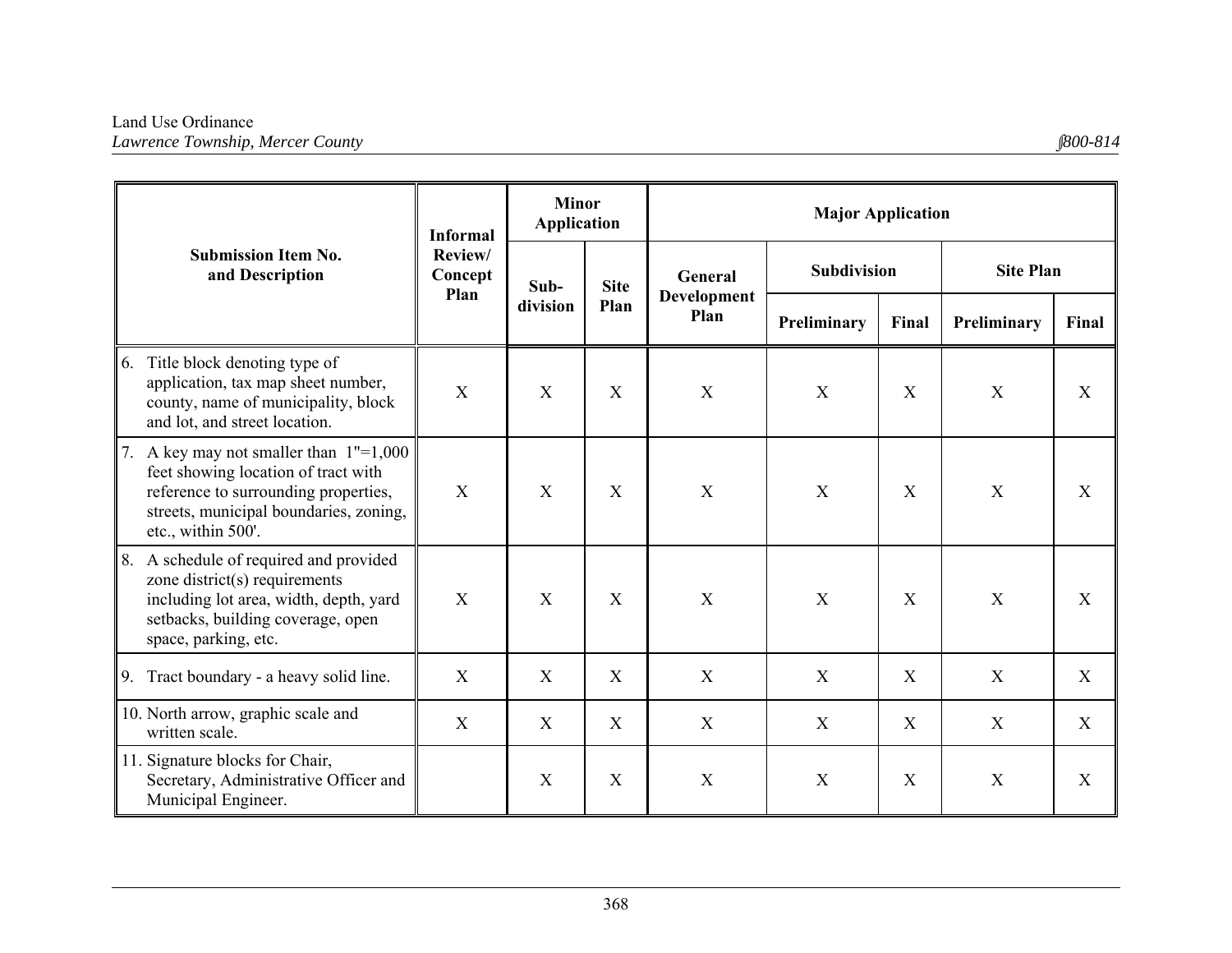|                                                                                                                                                | <b>Informal</b>    | <b>Minor</b><br><b>Application</b> |                  | <b>Major Application</b>   |                    |                       |                  |             |  |
|------------------------------------------------------------------------------------------------------------------------------------------------|--------------------|------------------------------------|------------------|----------------------------|--------------------|-----------------------|------------------|-------------|--|
| <b>Submission Item No.</b><br>and Description                                                                                                  | Review/<br>Concept | Sub-                               | <b>Site</b>      | General                    | <b>Subdivision</b> |                       | <b>Site Plan</b> |             |  |
|                                                                                                                                                | Plan               | division                           | Plan             | <b>Development</b><br>Plan | Preliminary        | Final                 | Preliminary      | Final       |  |
| 12. Appropriate certification blocks as<br>required by Map Filing Law.                                                                         |                    |                                    |                  |                            | X                  | X                     |                  |             |  |
| 13. Monuments as specified by Map<br>Filing Law or Township Ordinance.                                                                         |                    | X                                  |                  |                            | X                  | X                     |                  |             |  |
| 14. Date of current property survey.                                                                                                           | $\mathbf X$        | X                                  | $\mathbf X$      | $\mathbf X$                | X                  | $\mathbf X$           | $\mathbf X$      | X           |  |
| 15. One (1) of three (3) standardized<br>sheets:<br>30" x 42"<br>24" x 36"<br>$8.5" \times 14"$                                                | X                  | X                                  | $\boldsymbol{X}$ | X                          | X                  | X                     | X                | $\mathbf X$ |  |
| 16. Subdivisions:<br>A. Less than 3 acre lot; scale no<br>smaller than 1"=50"<br>greater than 3.0 acre lots; scale<br><b>B.</b><br>$1" - 100"$ | X<br>X             | X<br>X                             |                  |                            | X<br>X             | X<br>$\boldsymbol{X}$ |                  |             |  |
| If more than one sheet is needed<br>NOTE:<br>for development design, an<br>overall subdivision tract map will<br>be provided on one sheet.     |                    |                                    |                  |                            |                    |                       |                  |             |  |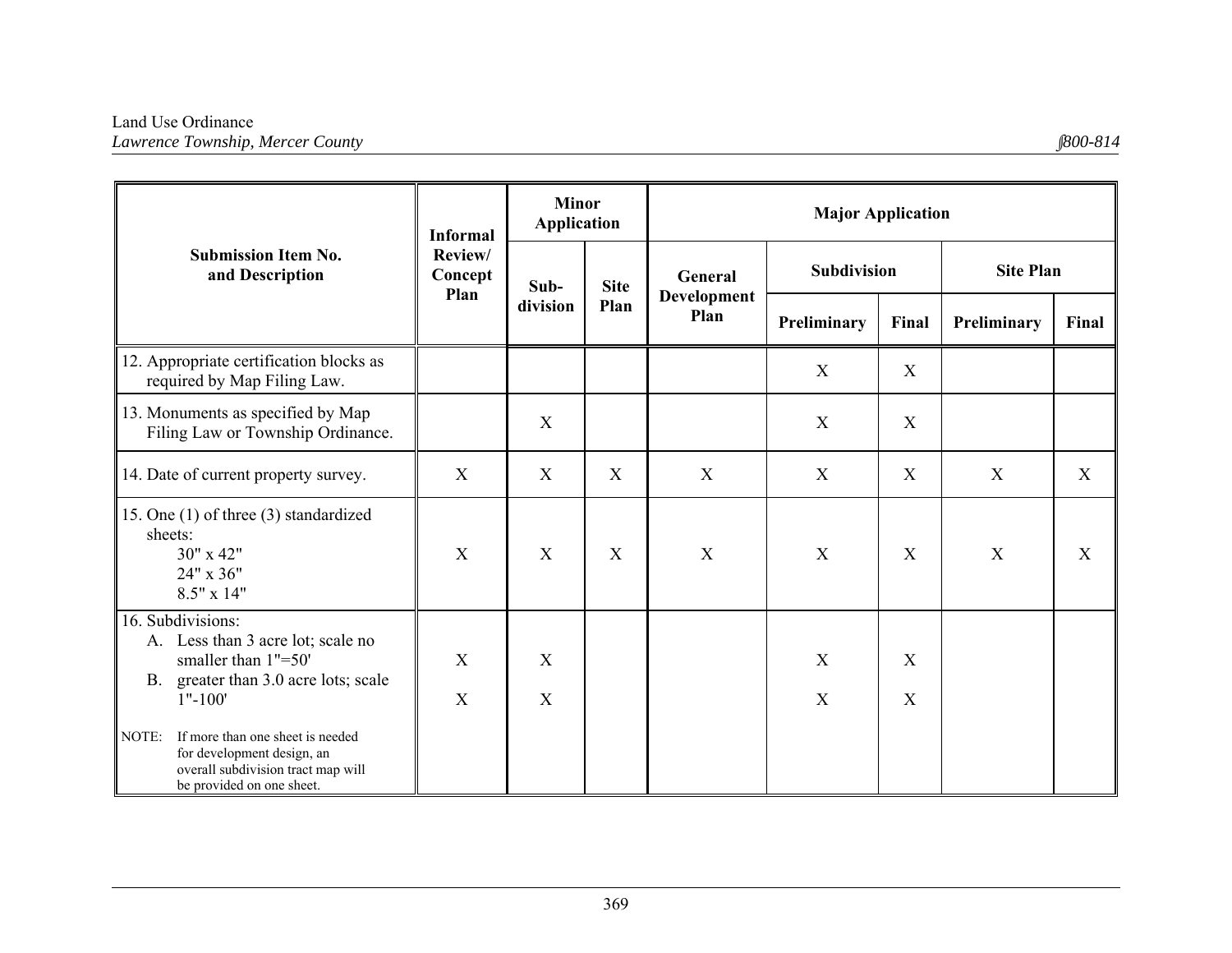|                                                                                                                                                                                                                                      | <b>Informal</b>    | <b>Minor</b><br><b>Application</b> |                | <b>Major Application</b>   |                           |       |                  |             |  |
|--------------------------------------------------------------------------------------------------------------------------------------------------------------------------------------------------------------------------------------|--------------------|------------------------------------|----------------|----------------------------|---------------------------|-------|------------------|-------------|--|
| <b>Submission Item No.</b><br>and Description                                                                                                                                                                                        | Review/<br>Concept | Sub-                               | <b>Site</b>    | <b>General</b>             | <b>Subdivision</b>        |       | <b>Site Plan</b> |             |  |
|                                                                                                                                                                                                                                      | Plan               | division                           | Plan           | <b>Development</b><br>Plan | Preliminary               | Final | Preliminary      | Final       |  |
| 17. Site Plans:<br>A. less than 1 acre; scale no smaller<br>than $1" = 30'$<br>B. 1 acre and large, scale 1"=50"                                                                                                                     | X                  |                                    | $\mathbf{X}$   | $\mathbf X$                |                           |       | X                | X           |  |
| If more than one sheet is needed<br>NOTE:<br>for development design, an<br>overall tract map will be provided<br>on one sheet.                                                                                                       | X                  |                                    | X              |                            |                           |       | X                | X           |  |
| 18. Metes and bounds showing<br>dimensions, bearings, curve data,<br>length of tangents, radii, arcs, chords<br>and central angles as follows:<br>Outer boundaries of lot(s)<br>А.<br>Proposed new interior $lot(s)$ or<br><b>B.</b> |                    | X                                  | X              |                            | X                         | X     | X                | X           |  |
| rights-of-way                                                                                                                                                                                                                        |                    | X                                  |                |                            | X                         | X     |                  |             |  |
| 19. Affidavit of ownership and owner's<br>certification noted on plans.                                                                                                                                                              | X                  | X                                  | $\overline{X}$ | X                          | X                         | X     | $\mathbf{X}$     | X           |  |
| 20. Acreage of tract to nearest hundredth<br>of an acre.                                                                                                                                                                             | X                  | X                                  | X              | X                          | X                         | X     | X                | X           |  |
| 21. Date of original and all revisions.                                                                                                                                                                                              | X                  | $\mathbf X$                        | X              | X                          | $\boldsymbol{\mathrm{X}}$ | X     | X                | $\mathbf X$ |  |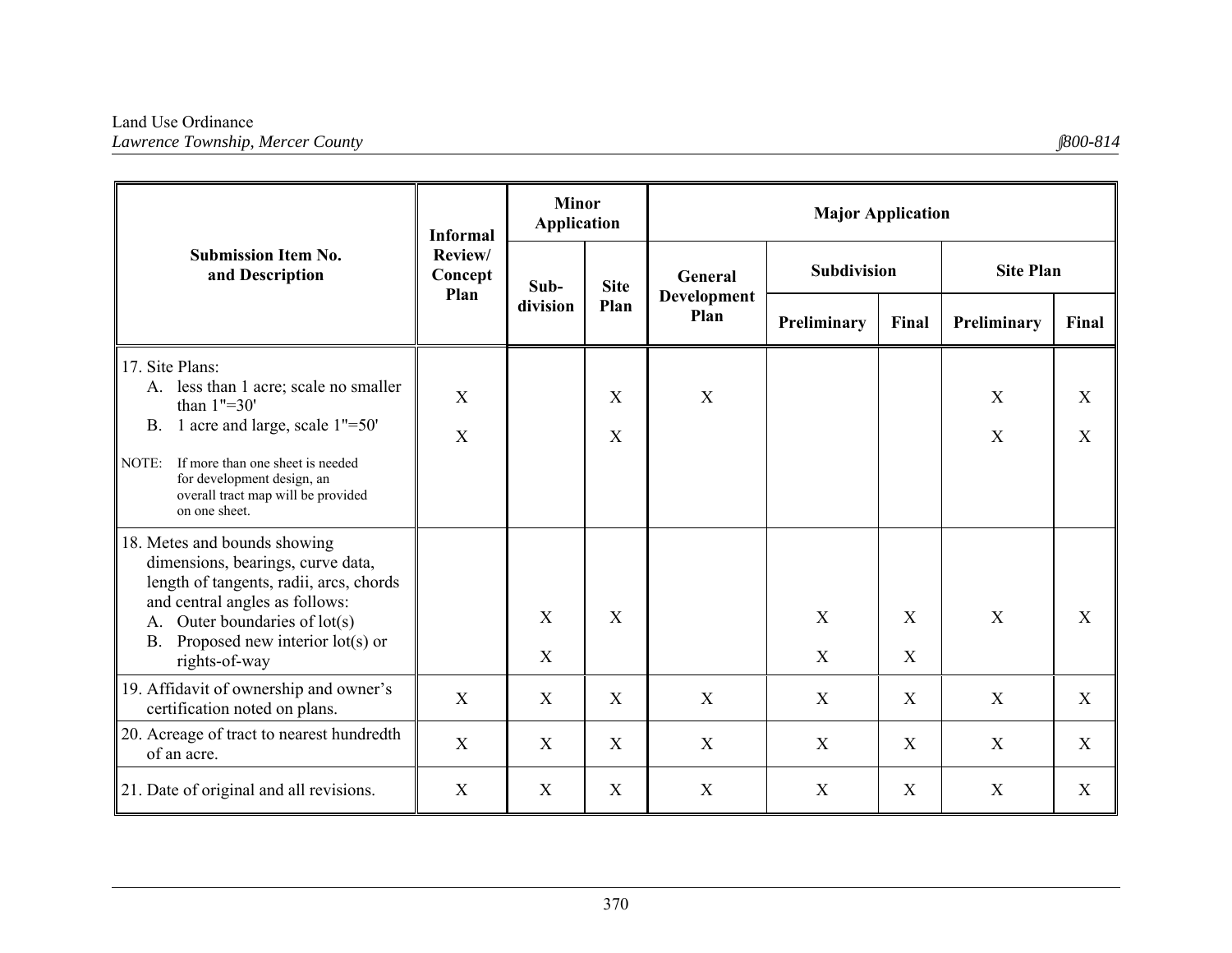|                                                                                                                                                                     | <b>Informal</b>    | <b>Minor</b><br><b>Application</b> |                                  | <b>Major Application</b>       |                    |                   |                  |        |  |
|---------------------------------------------------------------------------------------------------------------------------------------------------------------------|--------------------|------------------------------------|----------------------------------|--------------------------------|--------------------|-------------------|------------------|--------|--|
| <b>Submission Item No.</b><br>and Description                                                                                                                       | Review/<br>Concept | Sub-                               | <b>Site</b>                      | General<br>Development<br>Plan | <b>Subdivision</b> |                   | <b>Site Plan</b> |        |  |
|                                                                                                                                                                     | Plan               | division                           | Plan                             |                                | Preliminary        | Final             | Preliminary      | Final  |  |
| 22. Size and location of any existing or<br>proposed structures with all setbacks<br>dimensioned (general location for<br>GDP and informal review/concept<br>plan). | X                  | X                                  | X                                | X                              | X                  | X                 | X                | X      |  |
| 23. Location and dimensions of any<br>existing or proposed rights-of-way<br>and cartways (general location for<br>GDP and informal review/concept<br>plan).         | X                  | X                                  | X                                | X                              | X                  | X                 | X                | X      |  |
| 24. All proposed lot areas in square feet<br>(general information for GDP and<br>informal review/concept plan).                                                     | X                  | X                                  | $\mathbf{X}$                     | X                              | X                  | X                 | X                | X      |  |
| 25. Copy of and delineation of any<br>existing or proposed deed restrictions<br>or covenants.                                                                       | X<br>(existing)    | X                                  | X                                | X<br>(existing)                | X                  | X                 | X                | X      |  |
| 26. Any existing or proposed easement<br>or land reserved for or dedicated to<br>public use.<br>A. Metes and bounds description.                                    | X                  | X<br>X                             | $\mathbf{X}$<br>$\boldsymbol{X}$ | X                              | X                  | $\mathbf{X}$<br>X | X                | X<br>X |  |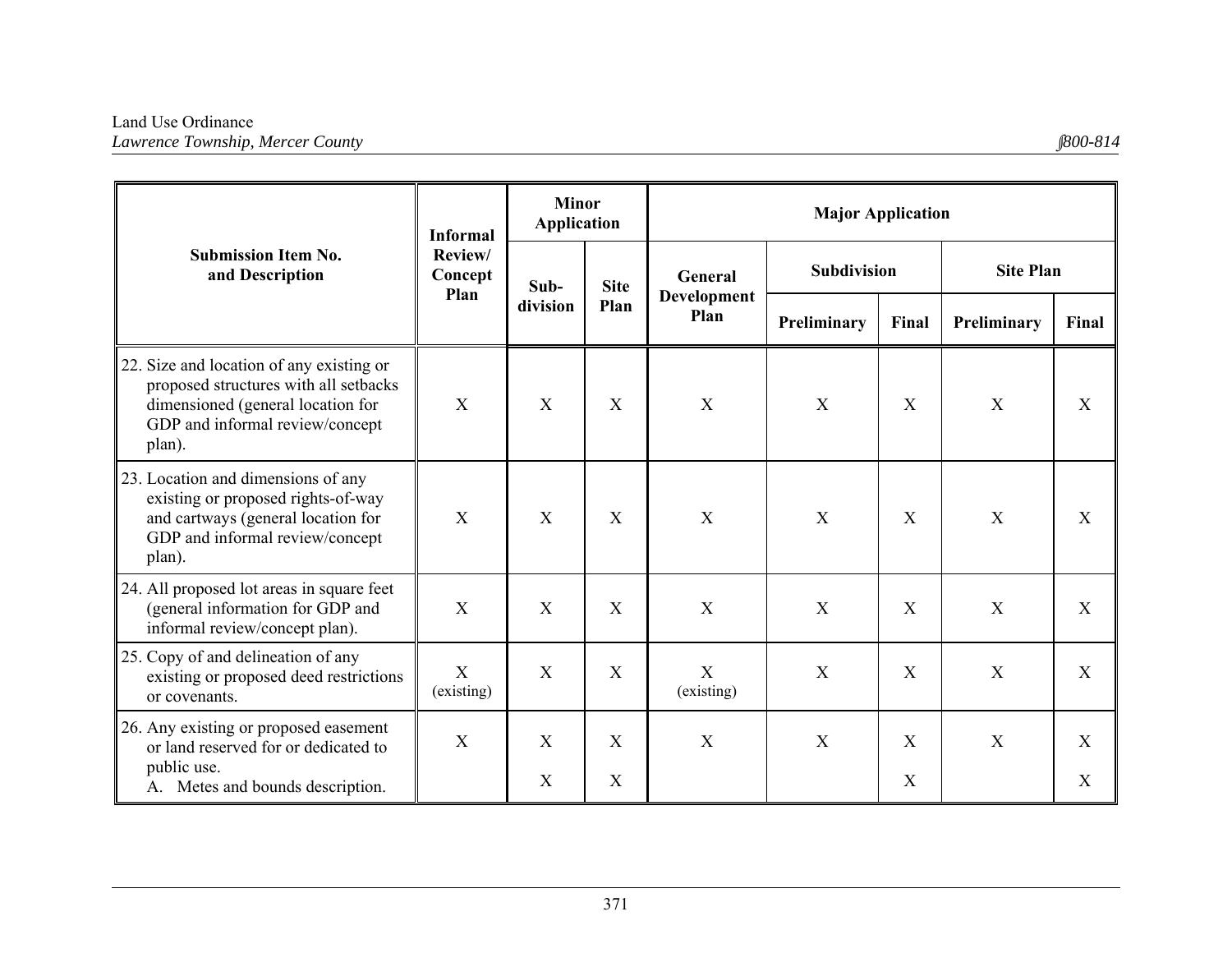|                                                                                                                                                                                                                                    | <b>Informal</b>    | <b>Minor</b><br><b>Application</b> |             | <b>Major Application</b>              |                           |             |                  |             |  |
|------------------------------------------------------------------------------------------------------------------------------------------------------------------------------------------------------------------------------------|--------------------|------------------------------------|-------------|---------------------------------------|---------------------------|-------------|------------------|-------------|--|
| <b>Submission Item No.</b><br>and Description                                                                                                                                                                                      | Review/<br>Concept | Sub-<br>division                   | <b>Site</b> | General<br><b>Development</b><br>Plan | <b>Subdivision</b>        |             | <b>Site Plan</b> |             |  |
|                                                                                                                                                                                                                                    | Plan               |                                    | Plan        |                                       | Preliminary               | Final       | Preliminary      | Final       |  |
| 27. Development stages or staging<br>plans (for GDP-general staging).                                                                                                                                                              | X                  |                                    |             | X<br>(general)                        | X                         | X           | X                | X           |  |
| 28. List of required regulatory approval<br>or permits.                                                                                                                                                                            |                    | X                                  | X           | X                                     | X                         | X           | X                | X           |  |
| 29. List of variances required or<br>requested.                                                                                                                                                                                    |                    | X                                  | X           | $\mathbf X$                           | X                         | X           | $\mathbf X$      | $\mathbf X$ |  |
| 30. Requested or obtained design<br>waivers or exceptions.                                                                                                                                                                         |                    | X                                  | X           | X                                     |                           | X           | $\boldsymbol{X}$ | X           |  |
| 31. Payment of application/escrow fees.<br>(see $\S 900$ )                                                                                                                                                                         | $\mathbf{X}$       | X                                  | X           | X                                     | X                         | X           | X                | X           |  |
| 32. Property owners, existing land use,<br>and lot lines of all parcels within<br>200' identified on most recent tax<br>map sheet.                                                                                                 | X                  | X                                  | X           | $\boldsymbol{X}$                      | $\boldsymbol{\mathrm{X}}$ | $\mathbf X$ | $\mathbf X$      | X           |  |
| 33. Survey of all existing streets, water<br>courses, flood plains, wooded areas<br>with trees measuring 8" or greater<br>caliper (at D.B.H.), wetlands or other<br>environmentally sensitive areas on<br>and within 100' of site. | X<br>(general)     | X                                  | X           | X<br>(general)                        | X                         | X           | $\mathbf{X}$     | X           |  |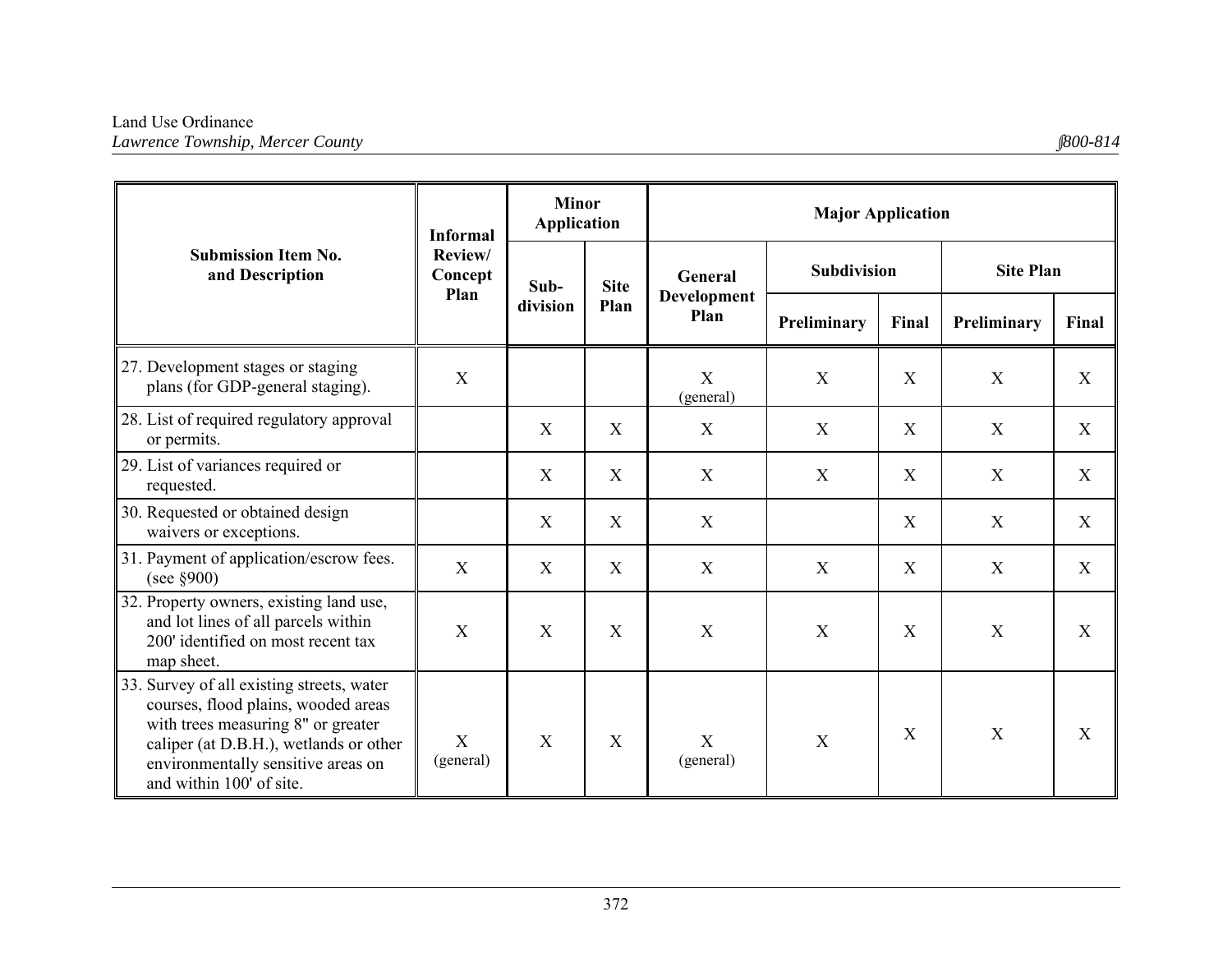|                                                                                                                                                                                                                                                  | <b>Informal</b>    | <b>Minor</b><br><b>Application</b> |             | <b>Major Application</b>               |                    |                           |                  |             |  |
|--------------------------------------------------------------------------------------------------------------------------------------------------------------------------------------------------------------------------------------------------|--------------------|------------------------------------|-------------|----------------------------------------|--------------------|---------------------------|------------------|-------------|--|
| <b>Submission Item No.</b><br>and Description                                                                                                                                                                                                    | Review/<br>Concept | Sub-<br>division                   | <b>Site</b> | General                                | <b>Subdivision</b> |                           | <b>Site Plan</b> |             |  |
|                                                                                                                                                                                                                                                  | Plan               |                                    | Plan        | <b>Development</b><br>Plan             | Preliminary        | Final                     | Preliminary      | Final       |  |
| 34. Map showing the Stream<br>Encroachment area at a scale being<br>used by the applicant in submission,<br>if applicable.                                                                                                                       |                    | X                                  | X           | $\mathbf X$                            | X                  | X                         | $\mathbf X$      | X           |  |
| 35. Map and report by a qualified<br>wetlands specialist showing wetlands<br>delineation at the same scale as the<br>development plan, if applicable.                                                                                            |                    | X                                  | X           | $\mathbf X$                            | X                  | $\boldsymbol{\mathrm{X}}$ | $\mathbf X$      | $\mathbf X$ |  |
| 36. Topographical features of subject<br>property from U.S.G.S. map.                                                                                                                                                                             | X                  |                                    |             | $\mathbf X$                            |                    |                           |                  |             |  |
| 37. Existing and proposed contour<br>intervals based on identified datum.<br>Contours to extend at least 100'<br>beyond subject property as follows:<br>up to 3% grade=1', $3\%$ +=2'.<br>Proposed grading shall overlay<br>existing topography. |                    | X                                  | X           |                                        | X                  | X                         | $\mathbf X$      | X           |  |
| 38. Boundary, limits, nature and extent<br>of wooded areas, specimen trees, and<br>other significant physical features<br>(detail may vary).                                                                                                     | X<br>(general)     | X                                  | X           | $\boldsymbol{\mathrm{X}}$<br>(general) | X                  | X                         | X                | X           |  |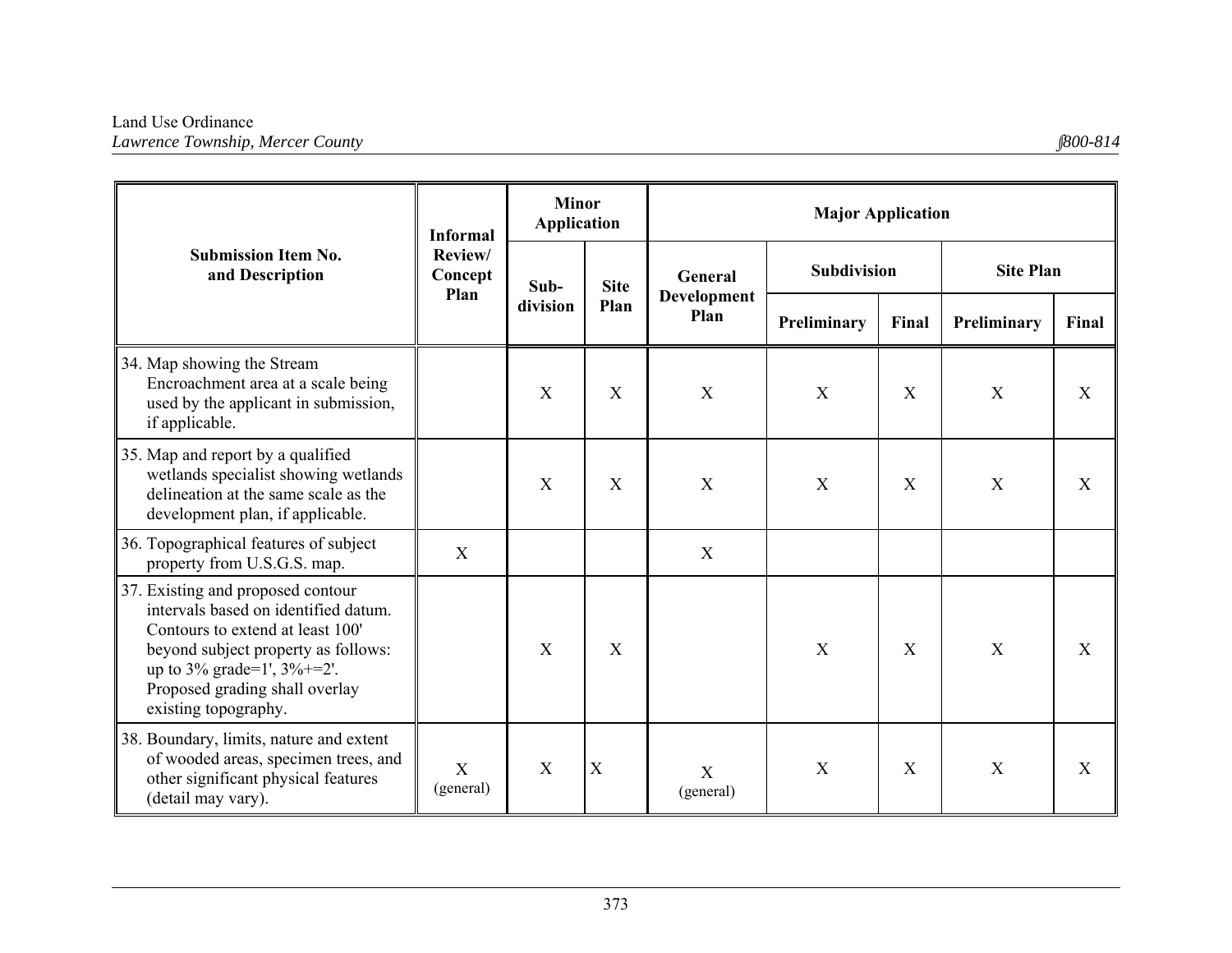|                                                                                                                                                  | <b>Informal</b>            | <b>Minor</b><br><b>Application</b>       |                                           | <b>Major Application</b>                                     |                    |              |                  |             |  |
|--------------------------------------------------------------------------------------------------------------------------------------------------|----------------------------|------------------------------------------|-------------------------------------------|--------------------------------------------------------------|--------------------|--------------|------------------|-------------|--|
| <b>Submission Item No.</b><br>and Description                                                                                                    | Review/<br>Concept<br>Plan | Sub-                                     |                                           | General<br><b>Site</b><br><b>Development</b><br>Plan<br>Plan | <b>Subdivision</b> |              | <b>Site Plan</b> |             |  |
|                                                                                                                                                  |                            | division                                 |                                           |                                                              | Preliminary        | Final        | Preliminary      | Final       |  |
| 39. Existing system of drainage of<br>subject site and of any larger tract or<br>basin of which it is a part.                                    |                            |                                          |                                           |                                                              | X                  | X            | X                | X           |  |
| 40. Drainage area map.                                                                                                                           |                            |                                          |                                           |                                                              | X                  | X            | X                | X           |  |
| 41. Drainage calculations.                                                                                                                       |                            | $\mathbf X$<br>(i f)<br>applica-<br>ble) | $\mathbf X$<br>$($ if<br>applica-<br>ble) |                                                              | X                  | X            | X                | $\mathbf X$ |  |
| 42. Storm water management plan and<br>profiles.                                                                                                 |                            | X                                        | X                                         | X<br>(general<br>availability)                               | X                  | $\mathbf{X}$ | X                | X           |  |
| 43. Soil permeability tests (if applicable),<br>as witnessed by the designated<br>Township official for such purposes.<br>[Ord. 2350, 12/17/19]  |                            | X                                        | X                                         |                                                              | X                  | X            | X                | X           |  |
| 44. Proposed utility infrastructure plans<br>and supplier of resources, including<br>sanitary sewer, water, telephone,<br>electric and cable TV. |                            | X                                        | $\mathbf{X}$                              | X<br>(general<br>availability)                               | X                  | X            | X                | X           |  |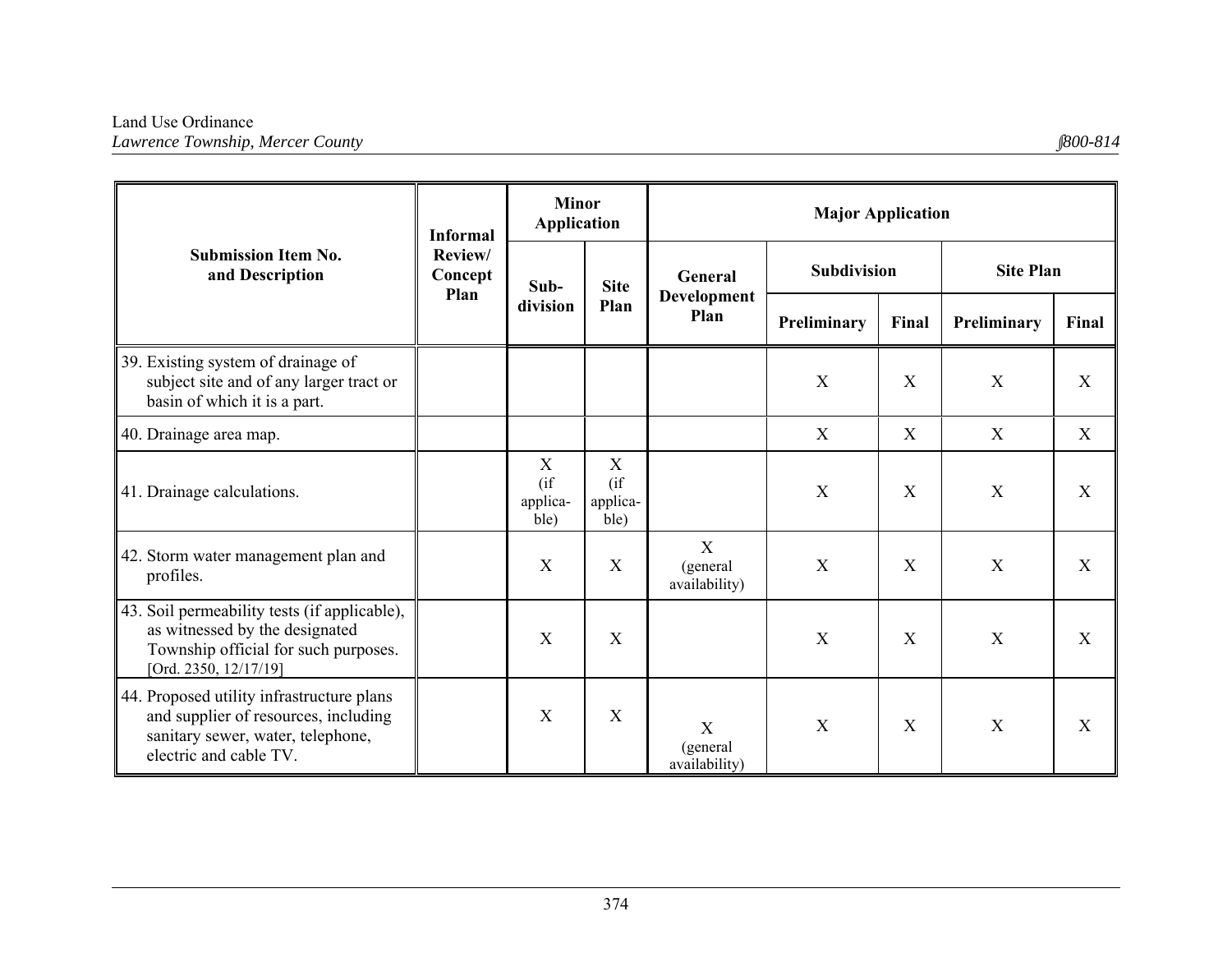|                                                                                                                                                                                                                                            | <b>Informal</b>            | <b>Minor</b><br><b>Application</b> |              | <b>Major Application</b>       |                           |       |                  |       |  |
|--------------------------------------------------------------------------------------------------------------------------------------------------------------------------------------------------------------------------------------------|----------------------------|------------------------------------|--------------|--------------------------------|---------------------------|-------|------------------|-------|--|
| <b>Submission Item No.</b><br>and Description                                                                                                                                                                                              | Review/<br>Concept<br>Plan | Sub-                               | <b>Site</b>  | General<br>Development<br>Plan | <b>Subdivision</b>        |       | <b>Site Plan</b> |       |  |
|                                                                                                                                                                                                                                            |                            | division                           | Plan         |                                | Preliminary               | Final | Preliminary      | Final |  |
| 45. Finished elevations, corners of all<br>structures or dwellings, existing or<br>proposed first floor elevations.                                                                                                                        | X                          |                                    | X            | X                              | X                         | X     | X                | X     |  |
| 46. Construction details as required by<br>Ordinance.                                                                                                                                                                                      |                            |                                    |              |                                | $\boldsymbol{\mathrm{X}}$ | X     | X                | X     |  |
| 47. Road profiles.                                                                                                                                                                                                                         |                            |                                    |              |                                | X                         | X     | X                | X     |  |
| 48. Proposed street names.                                                                                                                                                                                                                 |                            |                                    |              |                                | X                         | X     | X                | X     |  |
| 49. New block and lot numbers<br>confirmed with local assessor or<br>municipal designee.                                                                                                                                                   |                            | X                                  |              |                                | X                         | X     |                  |       |  |
| 50. Lighting plan & details.                                                                                                                                                                                                               |                            |                                    | $\mathbf{X}$ |                                | $\boldsymbol{\mathrm{X}}$ | X     | X                | X     |  |
| 51. Landscape plan overlaid on grading<br>plan, plant list, planting details and<br>tree protection details. Plant list to<br>include: botanical name, common<br>name, quantity, size at time of<br>planting, root condition, and spacing. |                            |                                    | X            |                                | $\boldsymbol{X}$          | X     | X                | X     |  |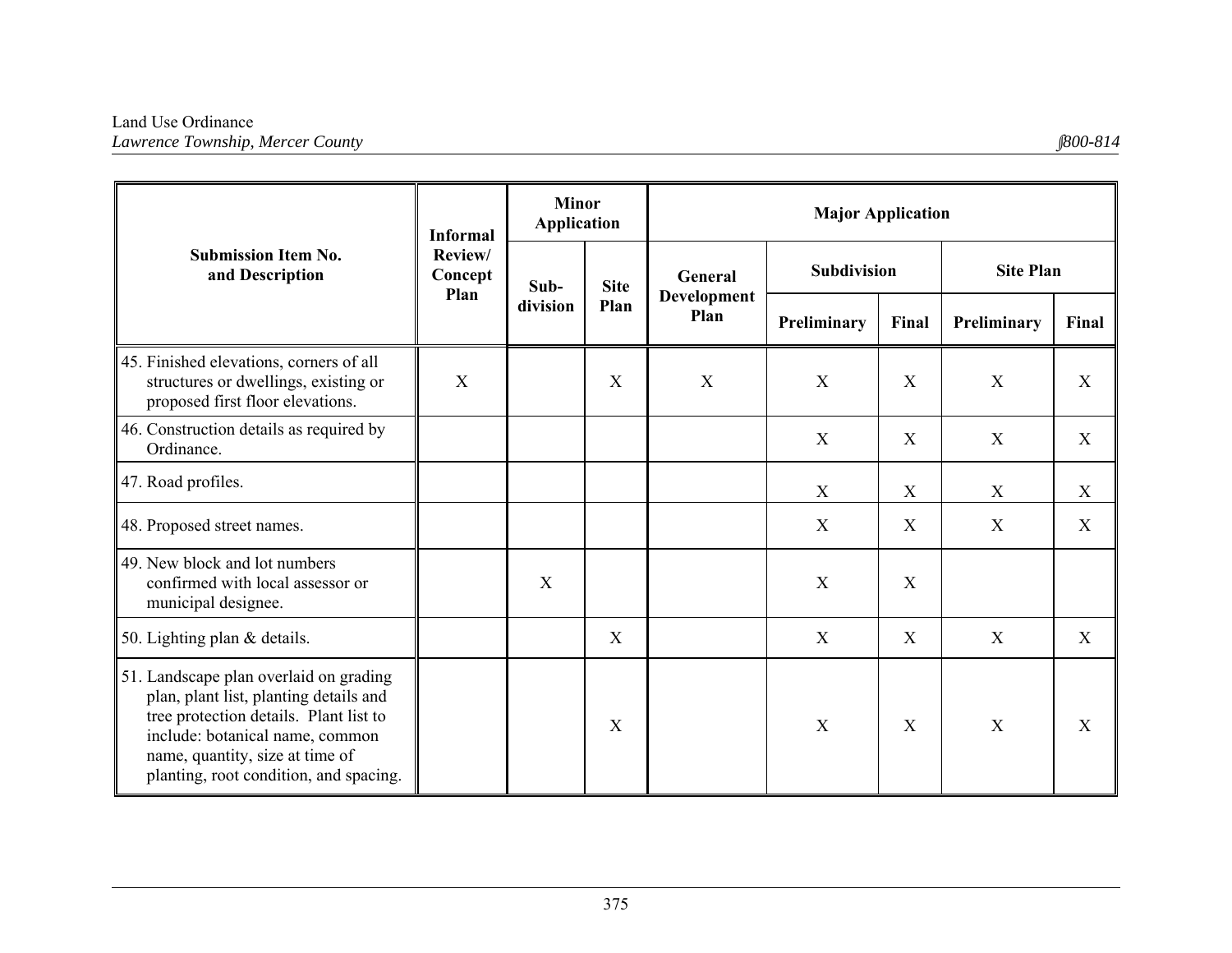|                                                                                                                                                                                                       | <b>Informal</b>          | <b>Minor</b><br><b>Application</b> |             | <b>Major Application</b>   |                    |       |                           |                           |  |
|-------------------------------------------------------------------------------------------------------------------------------------------------------------------------------------------------------|--------------------------|------------------------------------|-------------|----------------------------|--------------------|-------|---------------------------|---------------------------|--|
| <b>Submission Item No.</b><br>and Description                                                                                                                                                         | Review/<br>Concept       | Sub-                               | <b>Site</b> | General                    | <b>Subdivision</b> |       | <b>Site Plan</b>          |                           |  |
|                                                                                                                                                                                                       | Plan                     | division                           | Plan        | <b>Development</b><br>Plan | Preliminary        | Final | Preliminary               | Final                     |  |
| 52. Solid waste management plan,<br>including recyclables.                                                                                                                                            |                          |                                    | X           |                            |                    |       | X                         | X                         |  |
| 53. Site identification signs, traffic<br>control signs, and directional signs.<br>Submit elevations and details<br>including method of illumination.                                                 |                          |                                    | X           |                            | X                  | X     | X                         | X                         |  |
| 54. Sight triangles                                                                                                                                                                                   |                          | X                                  | X           |                            | X                  | X     | X                         | X                         |  |
| 55. Vehicular and pedestrian circulation<br>patterns including handicap access<br>(less detail necessary for informal<br>review/concept plan & GDP stages.)                                           | X<br>(general)           |                                    | X           | X<br>(general)             | X                  | X     | X                         | X                         |  |
| 56. Parking plan showing spaces, size<br>and type, aisle width, curb cuts,<br>drives, driveways, and all ingress<br>and egress areas and dimensions.                                                  | $\mathbf X$<br>(general) | X                                  | X           | $\mathbf X$<br>(general)   | X                  | X     | $\boldsymbol{\mathrm{X}}$ | X                         |  |
| 57. Preliminary architectural plans,<br>front, rear, and side building<br>elevations. Calculation for SFLA for<br>single family development in R-3, R-<br>4 & R-5 zoning districts.<br>[Ord. 1934-07] |                          | X                                  | X           |                            | X                  |       | $\boldsymbol{X}$          | $\boldsymbol{\mathrm{X}}$ |  |